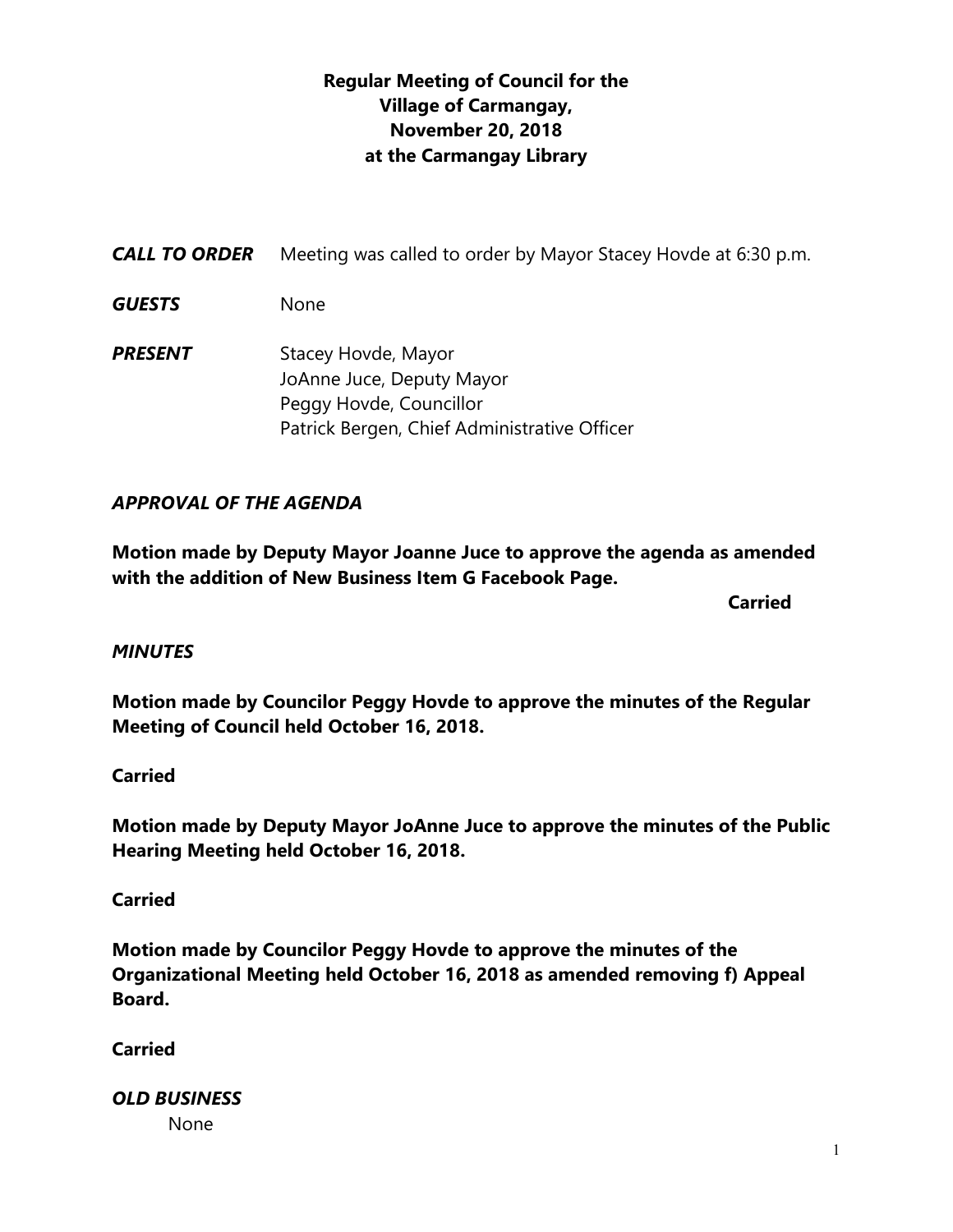#### *PUBLIC WORKS REPORT*

The following Public Works Reports was presented:

The CAO has been meeting weekly with both Public Works personnel from the Village of Carmangay and the Village of Champion.

In addition to his normal duties John achieved the following:

- Filling of potholes on the paved sections of Pacific and elsewhere.
- Installation of a culvert to provide access to the new commercial landowner in the northern industrial area.
- Completion of mowing for this year.
- Painting of manhole covers to be ready for Vulcan County grading. Vulcan County did some grading but not the amount that we would have liked. There will be a grading in the spring that should address the roads missed this fall.
- Pressure tested the water for a resident on Whitney street to provide some background information helpful to the water issue research. In addition, John assisted with reviewing some of the water and sanitary line areas.
- John installed a heat tape in the old water plant for the section of water line that is still connected. Properly decommissioning the old water plant will be a focus moving forward.
- Fixed an issue with the mower.
- Has created a flat metal attachment for the bucket of the backhoe.

#### *ADMINISTRATOR REPORT*

The following CAO report was presented:

Most of the focus of the CAO has been on preparing for the Operational and Capital plans moving forward as well as the water issue research. Some of the highlights have been:

- Meeting with Heather and the Municipal Clerk for the Village of Champion on a weekly basis to begin the transition plan to a new accounting system and related processes. The idea is to streamline both offices and have common practices.
- Meeting with both Public Works personnel on a weekly basis. In addition to reviewing the proposed work and projects there has been a better understanding of what equipment and inventory is available at each location. For example, Champion has a large inventory of water line parts that could be made available to both municipalities if there is an issue. Some future capital planning discussions were also held to optimize equipment. Champion is considering a new backhoe that is the same brand as the one in Carmangay. This will make maintenance of both backhoes easier.
- Providing background research for the Carmangay Rec Board. This information is provided in this agenda.
- Liaising with G3 and Vulcan County about the project on the edge of the Village of Carmangay. There are some opportunities that still need to be finalized.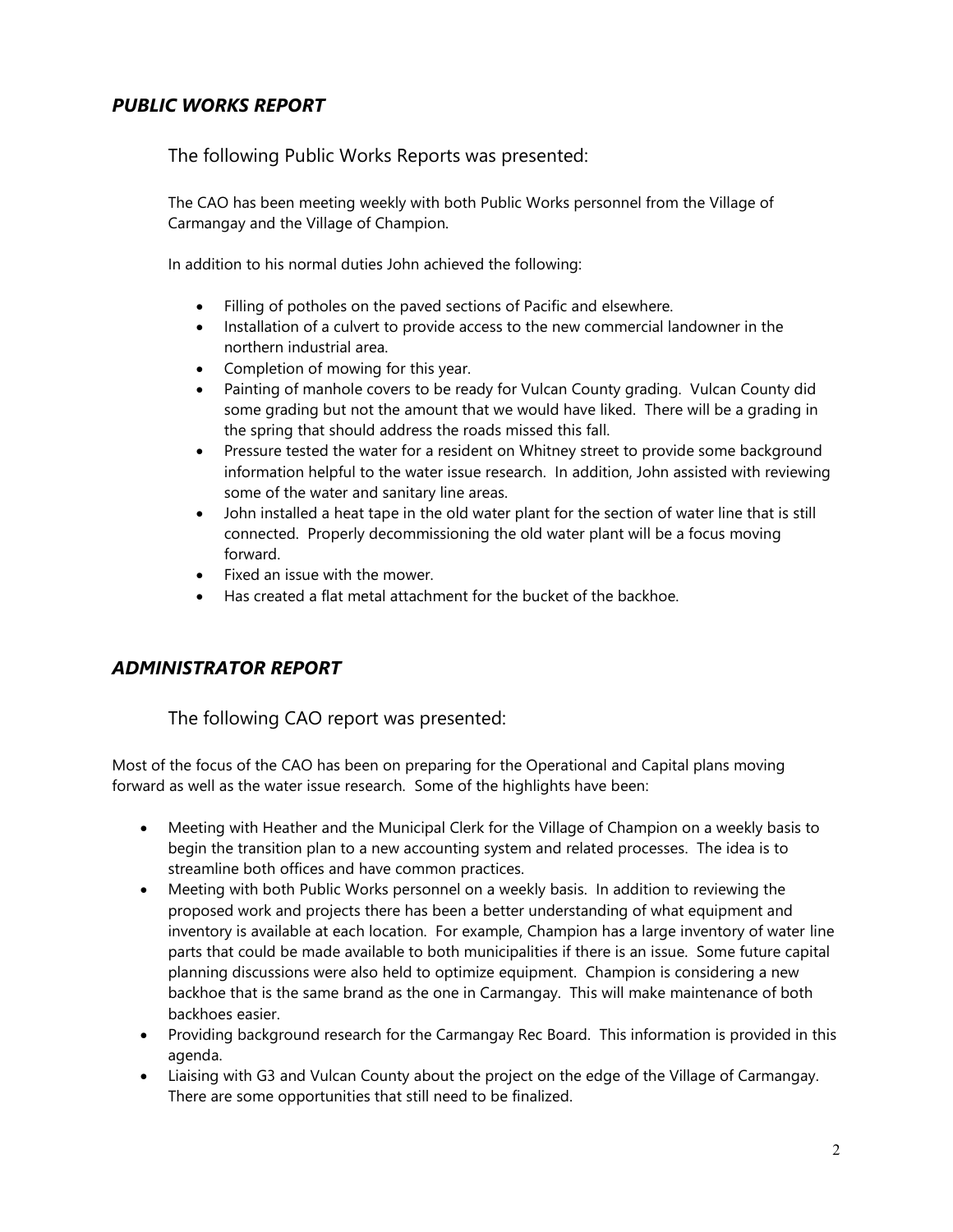• Like the rest of Council, the CAO participated in an initial screening interview with municipal affairs for the considered municipal inspection.

### *CORRESPONDENCE*

The office received a letter via email from the Carmangay Advocacy Group on November 8, 2018 which is below.

Village of Carmangay

P.O. Box 130

Carmangay, Alberta

T0L 0N0

October 29, 2018

Attention: Patrick Bergen, CAO

The following are questions and concerns that the Carmangay Advocacy Group have regarding various issues. We respectfully request that the listed queries be addressed at the November Council meeting.

1.) Could you please provide information on the status of the water investigation as determined by the engineer?

2.) The installation of a new water/wastewater lines in the industrial area has been observed. What is the cost to the village, were there grant monies being allocated for the project and was the project put up for tender?

3.) Council moves thru motions and bylaws. We note that this practise is not always adhered to as per the minutes. i.e. installation of the W/W in the industrial area. The draft letter to Vulcan County regarding the G3 and the Jones Property. We note that \$10,000.00 was allocated for the clean up of the land as per the Capital Expense. Who is the recipient of the money? We site MGA 170 (1) – Public office not to be used for private gain.

4.) We are requesting information regarding the G3. What is the Municipal Plan regarding roads, rezoning, infrastructure, tax sharing and the allocation of the requested \$30,000.00

We trust this correspondence will be added to your November agenda and that we will receive a response at the meeting. Thank you.

Carmangay Advocacy Group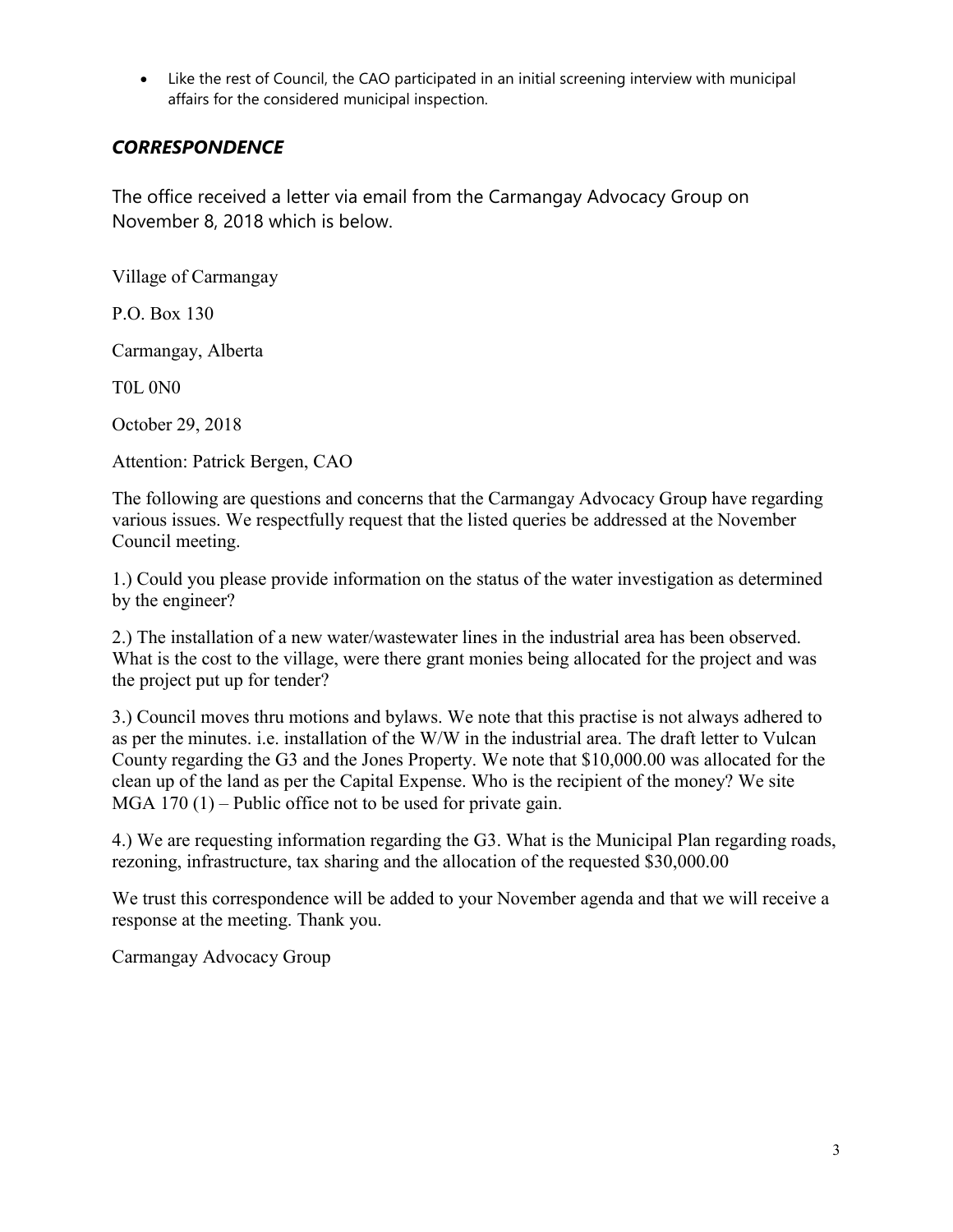# *FINANCIAL REPORTS*

CAO Patrick Bergen provided the following financial update.

|                                  | MONTHLY STATEMENT            |             |
|----------------------------------|------------------------------|-------------|
|                                  | Period Ending - October 2018 |             |
| Function                         | Revenue                      | Expense     |
| Interest: Income & Expense       | \$51.50                      |             |
| Taxes                            | \$13,147.23                  |             |
| General Administrative           | \$30.00                      | \$8,745.14  |
| Agency Account                   | \$1,807.02                   |             |
| Council-meetings/mileage         |                              | \$741.46    |
| Council membership               |                              |             |
| Natural Gas Rebate               | \$722.62                     |             |
| Fortis Franchise Fee             | \$676.34                     |             |
| Police/AB Gov fines              |                              |             |
| County School Requisition        |                              |             |
| Bylaw Enforce./Dog licence       |                              | \$94.00     |
| Shop/Public Works                |                              | \$7,183.89  |
| Roads and Street                 |                              | \$1,357.95  |
| Water/Sewer/Garbage              | \$13,738.44                  | \$13,810.91 |
| TVRW Admin. Requisition          |                              |             |
| TVRW debenture payment           |                              |             |
| Dr Retention                     |                              |             |
| Benchmarch Assessment            |                              | \$1,500.00  |
| Insurance                        |                              |             |
| Marquis                          |                              |             |
| Scase Audit                      |                              |             |
| $\vert$ P.O. Rent                | $\frac{$219.00}{$            |             |
| Solid Waste Requistion           |                              |             |
| <b>ORRSC</b>                     |                              |             |
| Ambulance Requisition            |                              |             |
| FCSS                             |                              |             |
| <b>Fire Services Requisition</b> |                              |             |
| Carmangay Library Requisition    |                              |             |
| Chinook Arch Requisition         |                              |             |
| Axia Supernet rent               |                              |             |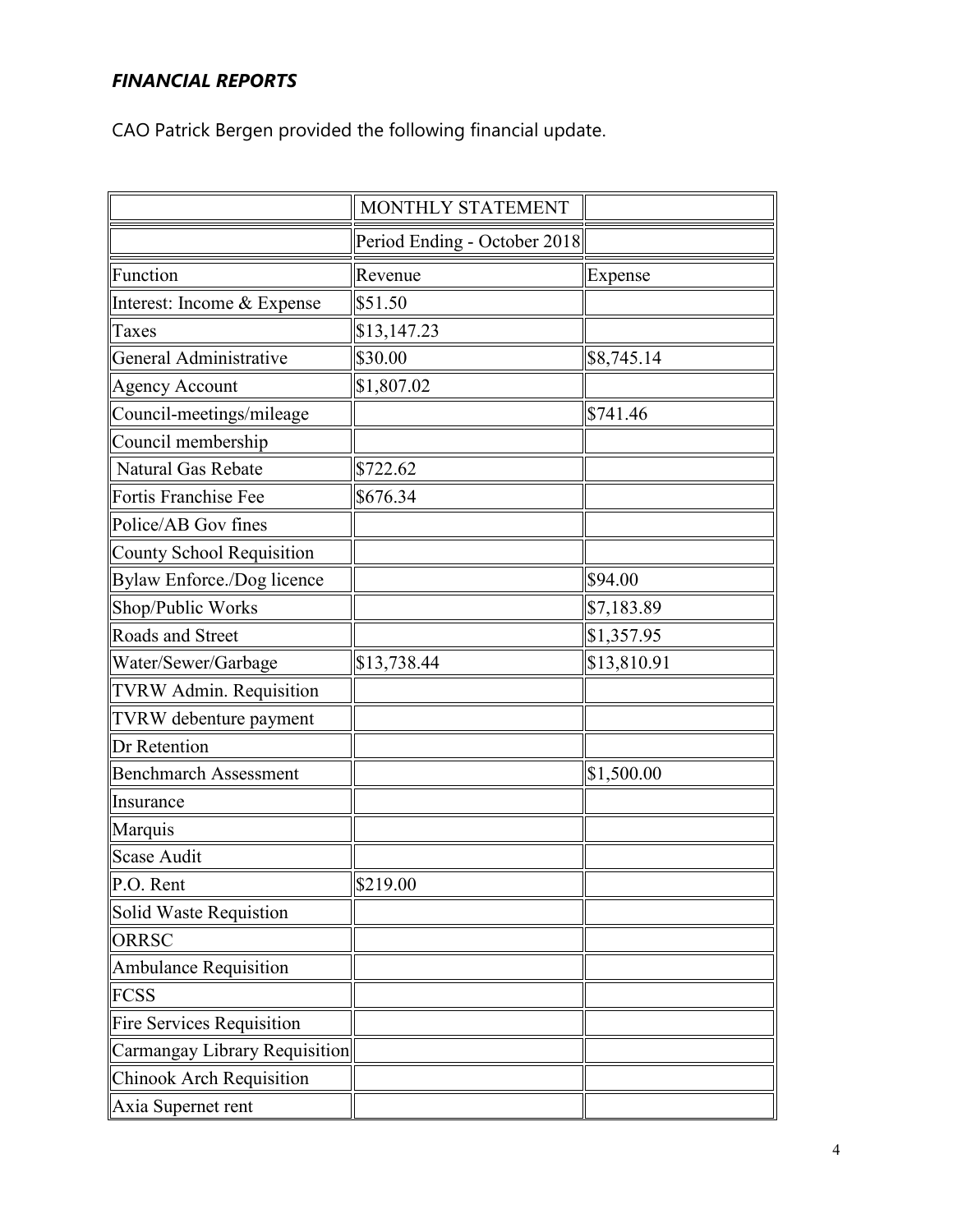| <b>Bank</b> charges            |              | \$77.58     |
|--------------------------------|--------------|-------------|
| <b>GST</b> Recoverable         | \$3,347.31   |             |
| Mowing                         |              |             |
| Parks                          |              |             |
| Cemetery                       |              |             |
| <b>MPC</b>                     |              |             |
| Total Revenue & Expenses       | \$33,739.46  | \$33,510.93 |
| Surplus/Deficit                | \$228.53     |             |
|                                |              |             |
| Cash in Bank -                 | \$64,294.20  |             |
| Outstanding Cheques            | \$10,539.26  |             |
| Rec. Board Account             | \$2,502.06   |             |
| <b>GIC</b> Investment          | \$411,898.63 |             |
| <b>Total Taxes Outstanding</b> | \$33,183.00  |             |
| Taxes 2016/17                  | \$20,412.18  |             |
| Tax Outstanding Prior to 2016  | \$3,472.46   |             |
|                                |              |             |

### **Motion made by Deputy Mayor Joanne Juce to accept the financial report. Carried**

#### *NEW BUSINESS*

a) CAO Bergen advised Council that there is an opportunity to hire a grant writer for low 100's per application in the many 1000's.

### **Motion by Deputy Mayor Joanne Juce to hire Liza Dawber as a casual contract grant writer for the Village.**

#### **Carried.**

b) CAO Bergen updated Council on the long standing water flow issue in the Village and efforts to date to prioritize a multi year program to bring the water infrastructure up to acceptable levels.

c) Council reviewed the go forward plan to upgrade the accounting and meter reading software.

### **Motion by Councilor Peggy Hovde to provide up to \$25,000 from the operational surplus to purchase a new accounting and meter reading system.**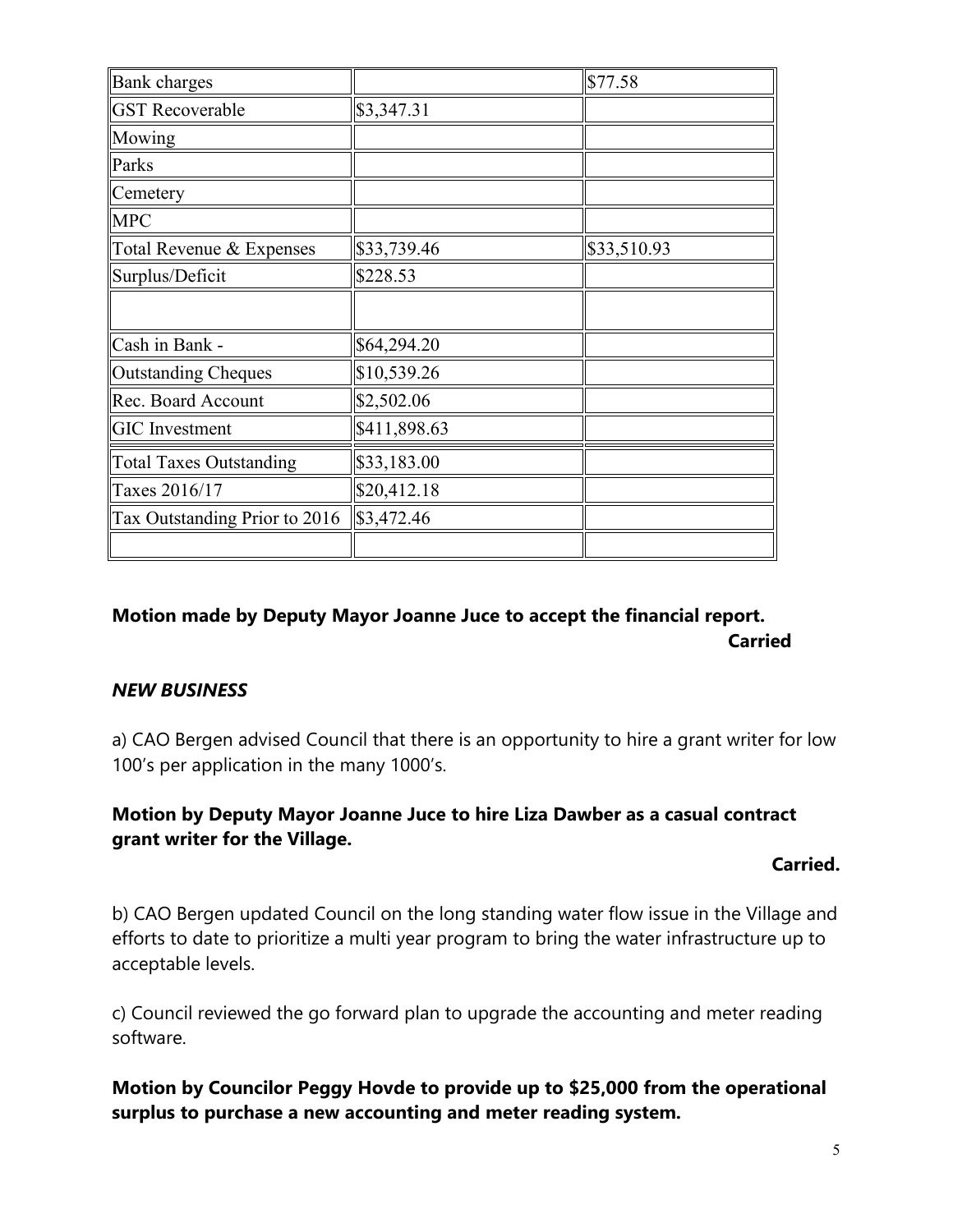d) Council reviewed the draft capital and operational plans and provided input that will be used moving forward.

#### **Motion made by Deputy Mayor Joanne Juce to set a meeting date of November 30, 2018 at 2:30pm at the Village Library to review the Draft Operational Plan. Carried.**

e) Council reviewed the 5-year capital plan with the first year comprising the 2019 capital budget.

### **Motion made by Councilor Peggy Hovde to accept the 2019 to 2023 Capital Plan. Carried**

## **Motion made by Deputy Mayor Joanne Juce to accept the 2019 Capital Budget. Carried**

f) Council reviewed the current Facebook page and methods to improve communication with the public.

### **REPORTS**

### **a) ORRSC**

There was no meeting.

#### **b) MARQUIS**

The 2019 budget was presented. Food costs have been reudced somewhat, but all other costs remain the same as 2018, allowing for inflation.

However, requisitions for 2019 will be almost double of this year, to ensure that Reserves come back up to approximately \$400,000. These increased requisiotns are to be implemented for the next three years.

Fortunately, the Province has awarded about \$350,000 in grants to cover costs of standard maintenance for the aging buildings that the Marquis Foundation oversees.

The Marquis Baord also met for a Strategic Planning session, which had not previously been done. It will be very helpful to have these guidelines as the Board moves forward with various initiatives.

The Feasibility Group has also met once again with the consultants.

### **c) VULCAN DISTRICT SOLID WASTE**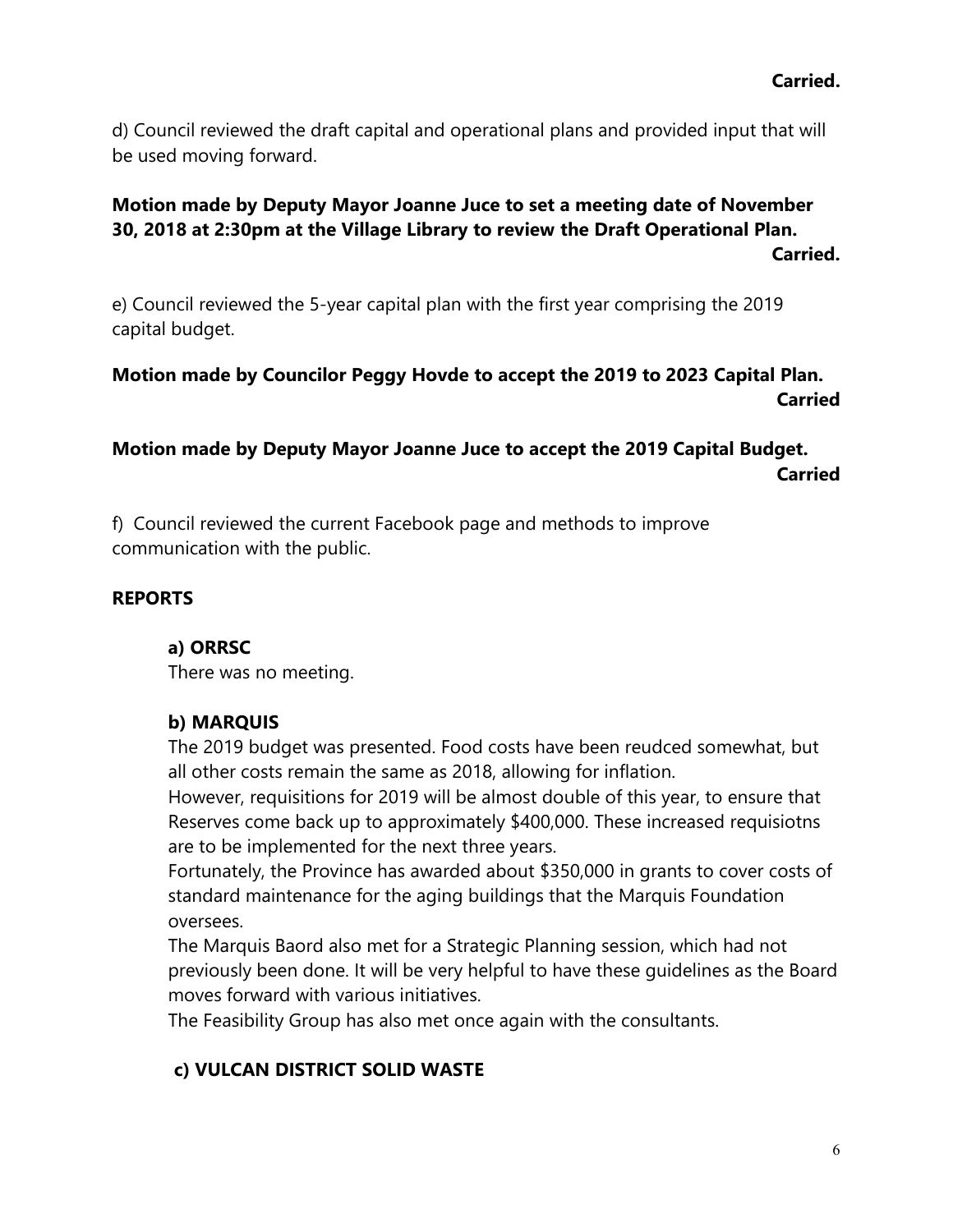Mayor Stacey Hovde attended a meeting of the Vulcan District Waste Commission in which the 2019 budget was presented. There is no material change to the requisition.

## **d) CARMANGAY AND DISTRICT LIBRARY BOARD**

There was no meeting. The tree in Lions Campground was decorated on November 17<sup>th</sup>.

# **e) FCSS**

FCSS offices had a new security system installed to improve safety for employees, volunteers, and patrons. Cost was minimal and will helprovide peace of mind. Access ramps at main doors are still a work in progress.

Food processes have been streamlined to reduce the huge workload that occurs at Christmas. This will also improve service. Other restructuring is ongoing, with the intention to keep costs under control and improve service levels. More to follow.

The Roots of Empathy program has been implemented at Prairieview Elementary, and seems to be going well. A volunteer baby has been found to facilitate the program.

## **Motion by Mayor Stacey Hovde to sign the FCSS agreement.**

**Carried.**

# **f) HALL BOARD**

There was no meeting.

# **g) SOUTHGROW**

There was no meeting.

# **h) TWIN VALLEY REGIONAL WATER COMMISSION**

Mayor Stacey Hovde attended a meeting of the TVRWC where the budget was reviewed. There was no material change to the budget.

# **i) MAYORS AND REEVES OF SOUTHWEST ALBERTA**

There was no meeting.

# **j) HISTORICAL SOCIETY**

The Historical Socciety has requested Village assistance for 3 items:

1 - Creating a swale to further improve drainage around the Old Firehall.

2 - Surrounding the base of the Old Firehall to a distance of 18 - 24" out with gravel or concrete to help prevent further moisture damage.

The above two items have been assessed in a preliminary meeting with the Village CAO.